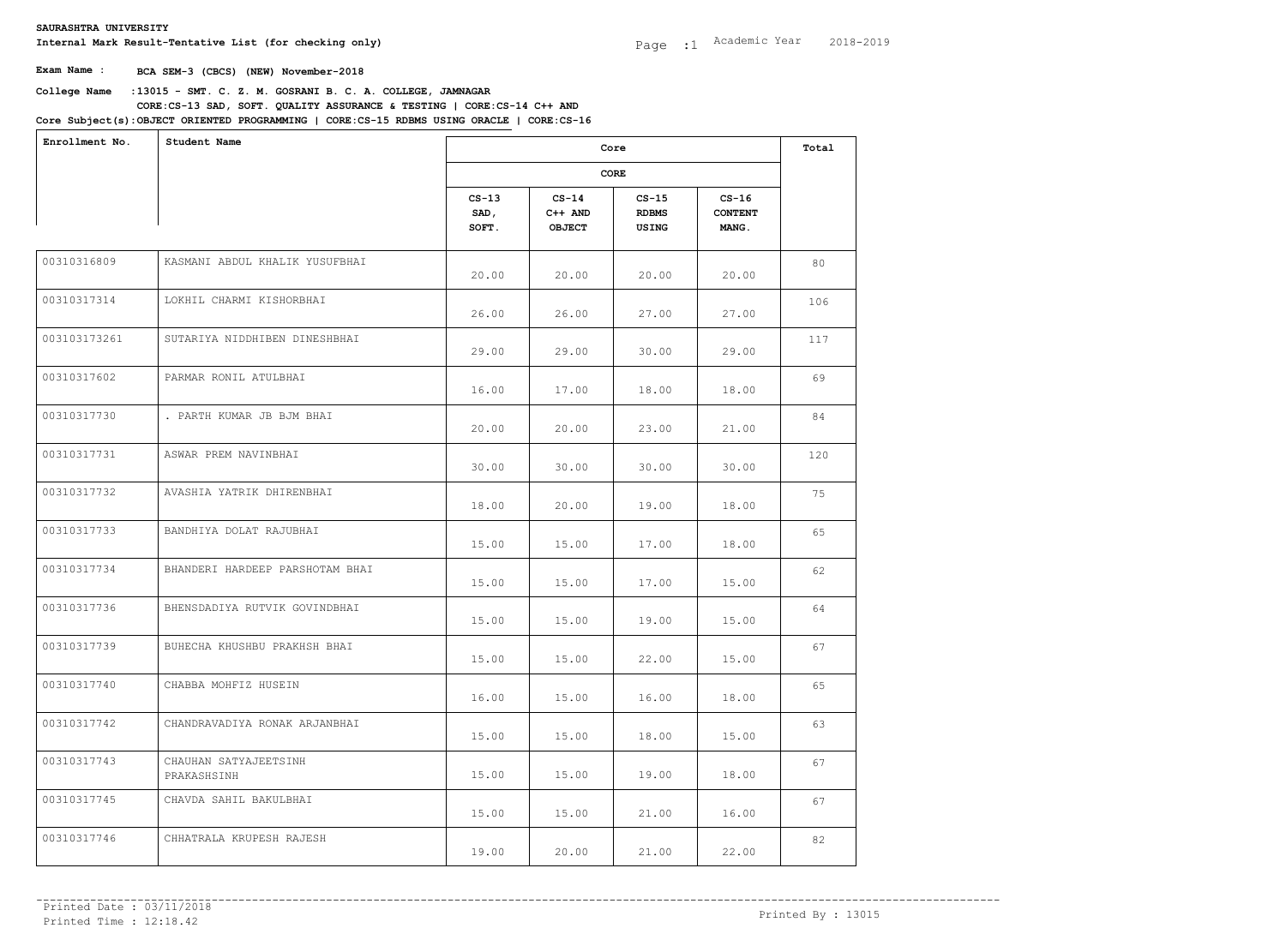**College Name** :**13015 - SMT. C. Z. M. GOSRANI B. C. A. COLLEGE, JAMNAGAR** Internal Mark Result-Tentative List (for checking only)<br>
Exam Name : BCA SEM-3 (CBCS) (NEW) November-2018<br>
College Name :13015 - SMT. C. Z. M. GOSRANI B. C. A. COLLEGE, JAMNAGAR<br>
CORE:CS-13 SAD, SOFT. QUALITY ASSURANCE & T **CORE:CS-13 SAD, SOFT. QUALITY ASSURANCE & TESTING | CORE:CS-14 C++ AND** 

| Enrollment No. | Student Name                |                          | Core<br>CORE                   |                                  |                                           |     |  |
|----------------|-----------------------------|--------------------------|--------------------------------|----------------------------------|-------------------------------------------|-----|--|
|                |                             |                          |                                |                                  |                                           |     |  |
|                |                             | $CS-13$<br>SAD,<br>SOFT. | $CS-14$<br>$C++$ AND<br>OBJECT | $CS-15$<br><b>RDBMS</b><br>USING | $CS-16$<br><b>CONTENT</b><br><b>MANG.</b> |     |  |
| 00310317747    | CHOPDA TARUN NANJIBHAI      | 15.00                    | 15.00                          | 21.00                            | 16.00                                     | 67  |  |
| 00310317748    | CHOVATIYA JAYVIN JITESHBHAI | 21.00                    | 22.00                          | 23.00                            | 23.00                                     | 89  |  |
| 00310317749    | CHOVATIYA NISHA JAYESHBHAI  | 20.00                    | 21.00                          | 21.00                            | 20.00                                     | 82  |  |
| 00310317750    | DAFDA AARTI HARESHBHAI      | 20.00                    | 20.00                          | 25.00                            | 22.00                                     | 87  |  |
| 00310317751    | DANGARIYA SHIVANI CHANDULAL | 24.00                    | 26.00                          | 26.00                            | 24.00                                     | 100 |  |
| 00310317752    | DAVADRA RONAK MUKESHBHAI    | 28.00                    | 27.00                          | 28.00                            | 28.00                                     | 111 |  |
| 00310317754    | DHACHA HITESH ALAJIBHAI     | 19.00                    | 19.00                          | 20.00                            | 18.00                                     | 76  |  |
| 00310317755    | DHRANGU SEEMA SURESHBHAI    | 22.00                    | 23.00                          | 26.00                            | 22.00                                     | 93  |  |
| 00310317757    | GADHIYA SAGAR AMRUTBHAI     | 16.00                    | 15.00                          | 20.00                            | 18.00                                     | 69  |  |
| 00310317758    | GALANI ARATIBEN JENTIBHAI   | 16.00                    | 15.00                          | 21.00                            | 20.00                                     | 72  |  |
| 00310317759    | GANDHA JAYDEEP SURESHBHAI   | 20.00                    | 22.00                          | 17.00                            | 18.00                                     | 77  |  |
| 00310317761    | GOHEL CHARMI PANKAJBHAI     | 26.00                    | 25.00                          | 28.00                            | 24.00                                     | 103 |  |
| 00310317762    | GORECHA DEVARSHI BHARAT     | 29.00                    | 30.00                          | 27.00                            | 28.00                                     | 114 |  |
| 00310317763    | HARIYANI RUSHIK RAJUBHAI    | 16.00                    | 15.00                          | 19.00                            | 18.00                                     | 68  |  |
| 00310317765    | HIRPARA MAHEK ASHOKBHAI     | 21.00                    | 20.00                          | 24.00                            | 20.00                                     | 85  |  |
| 00310317768    | JADEJA URVASHIBA HARDEVSINH | 20.00                    | 20.00                          | 21.00                            | 20.00                                     | 81  |  |
|                |                             |                          |                                |                                  |                                           |     |  |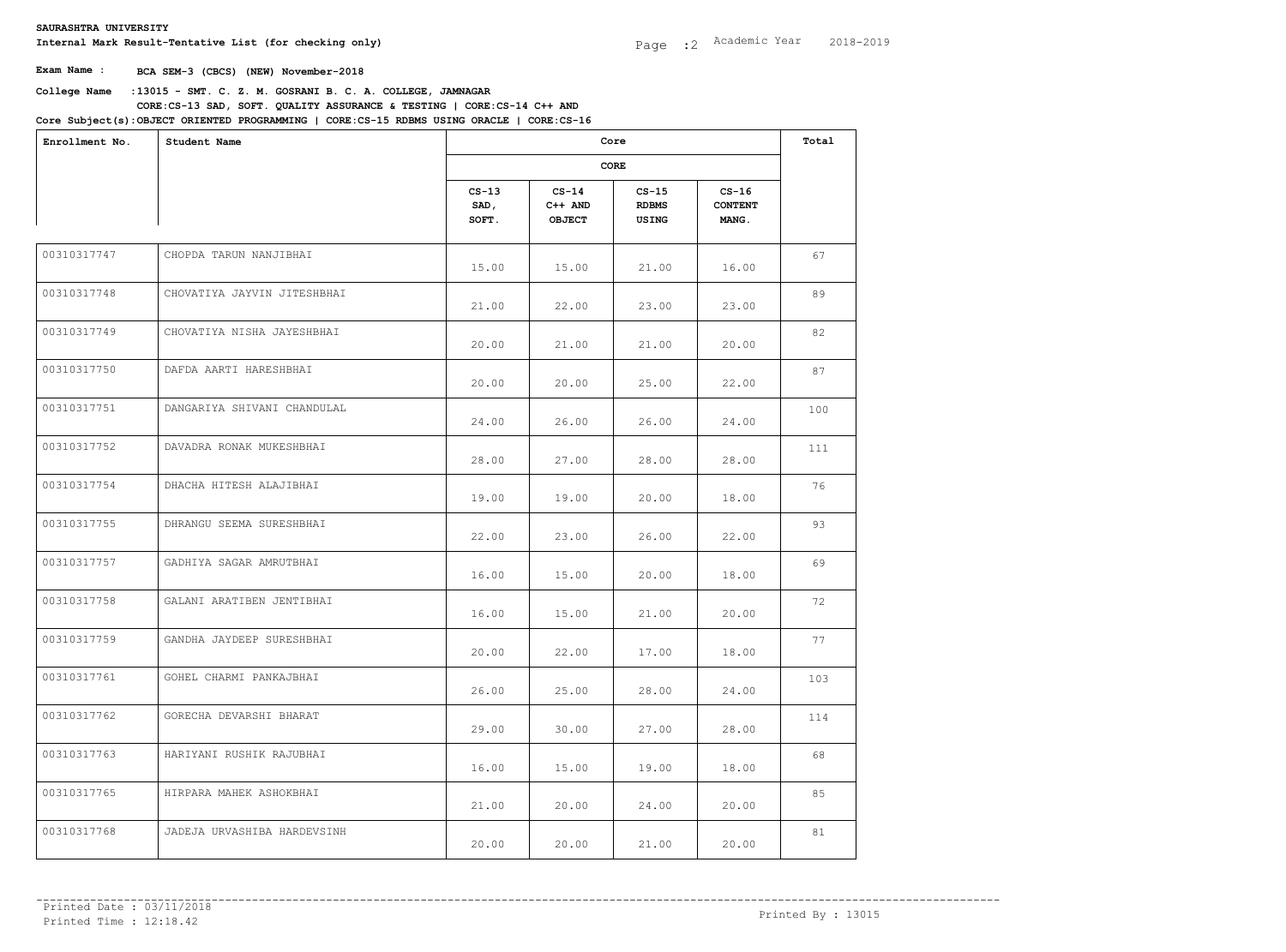**College Name** :**13015 - SMT. C. Z. M. GOSRANI B. C. A. COLLEGE, JAMNAGAR** Internal Mark Result-Tentative List (for checking only)<br>
Exam Name : BCA SEM-3 (CBCS) (NEW) November-2018<br>
College Name :13015 - SMT. C. Z. M. GOSRANI B. C. A. COLLEGE, JAMNAGAR<br>
CORE:CS-13 SAD, SOFT. QUALITY ASSURANCE & T **CORE:CS-13 SAD, SOFT. QUALITY ASSURANCE & TESTING | CORE:CS-14 C++ AND** 

| Enrollment No. | Student Name                        |                          | Core<br>CORE                   |                                  |                                           |     |  |
|----------------|-------------------------------------|--------------------------|--------------------------------|----------------------------------|-------------------------------------------|-----|--|
|                |                                     |                          |                                |                                  |                                           |     |  |
|                |                                     | $CS-13$<br>SAD,<br>SOFT. | $CS-14$<br>$C++$ AND<br>OBJECT | $CS-15$<br><b>RDBMS</b><br>USING | $CS-16$<br><b>CONTENT</b><br><b>MANG.</b> |     |  |
| 00310317769    | JADVANI BHARGAV PRASHANTBHAI        | 30.00                    | 30.00                          | 30.00                            | 30.00                                     | 120 |  |
| 00310317770    | JOISAR VRUTIK PRAMODBHAI            | 15.00                    | 16.00                          | 21.00                            | 16.00                                     | 68  |  |
| 00310317771    | KAMANI JIGNA MANSUKHBHAI            | 20.00                    | 22.00                          | 25.00                            | 21.00                                     | 88  |  |
| 00310317772    | KANDU NAYAN ARVINDBHAI              | 15.00                    | 15.00                          | 19.00                            | 15.00                                     | 64  |  |
| 00310317773    | KANJARIYA LAKHAN BHANUBHAI          | 15.00                    | 15.00                          | 20.00                            | 20.00                                     | 70  |  |
| 00310317774    | KANSAGRA KULDIP SURESHBHAI          | 15.00                    | 15.00                          | 18.00                            | 15.00                                     | 63  |  |
| 00310317775    | KANZARIYA BHAVISA MOHANBHAI         | 29.00                    | 29.00                          | 26.00                            | 28.00                                     | 112 |  |
| 00310317776    | KANZARIYA RAHUL ASHOKBHAI           | 15.00                    | 15.00                          | 22.00                            | 16.00                                     | 68  |  |
| 00310317777    | KAPADI JAHNVI SITARAMBHAI           | 23.00                    | 23.00                          | 23.00                            | 23.00                                     | 92  |  |
| 00310317778    | KAPASI KHADIJA ISMAIL               | 24.00                    | 25.00                          | 25.00                            | 24.00                                     | 98  |  |
| 00310317779    | KARANGIYA NIRAJKUMAR DILIPBHAI      | 19.00                    | 18.00                          | 23.00                            | 20.00                                     | 80  |  |
| 00310317780    | KARMUR BHAVESH KHIMABHAI            | 18.00                    | 15.00                          | 19.00                            | 20.00                                     | 72  |  |
| 00310317781    | KATHIRIYA MAYANK KANTIBHAI          | 20.00                    | 20.00                          | 19.00                            | 21.00                                     | 80  |  |
| 00310317782    | KHIRA MAHMADKHALID SULTANBHAI       | 20.00                    | 21.00                          | 18.00                            | 22.00                                     | 81  |  |
| 00310317783    | KODINARIYA ASHISHKUMAR<br>CHANABHAI | 15.00                    | 15.00                          | 20.00                            | 15.00                                     | 65  |  |
| 00310317784    | KOYA KARTAVI DEEPAK BHAI            | 26.00                    | 27.00                          | 30.00                            | 27.00                                     | 110 |  |
|                |                                     |                          |                                |                                  |                                           |     |  |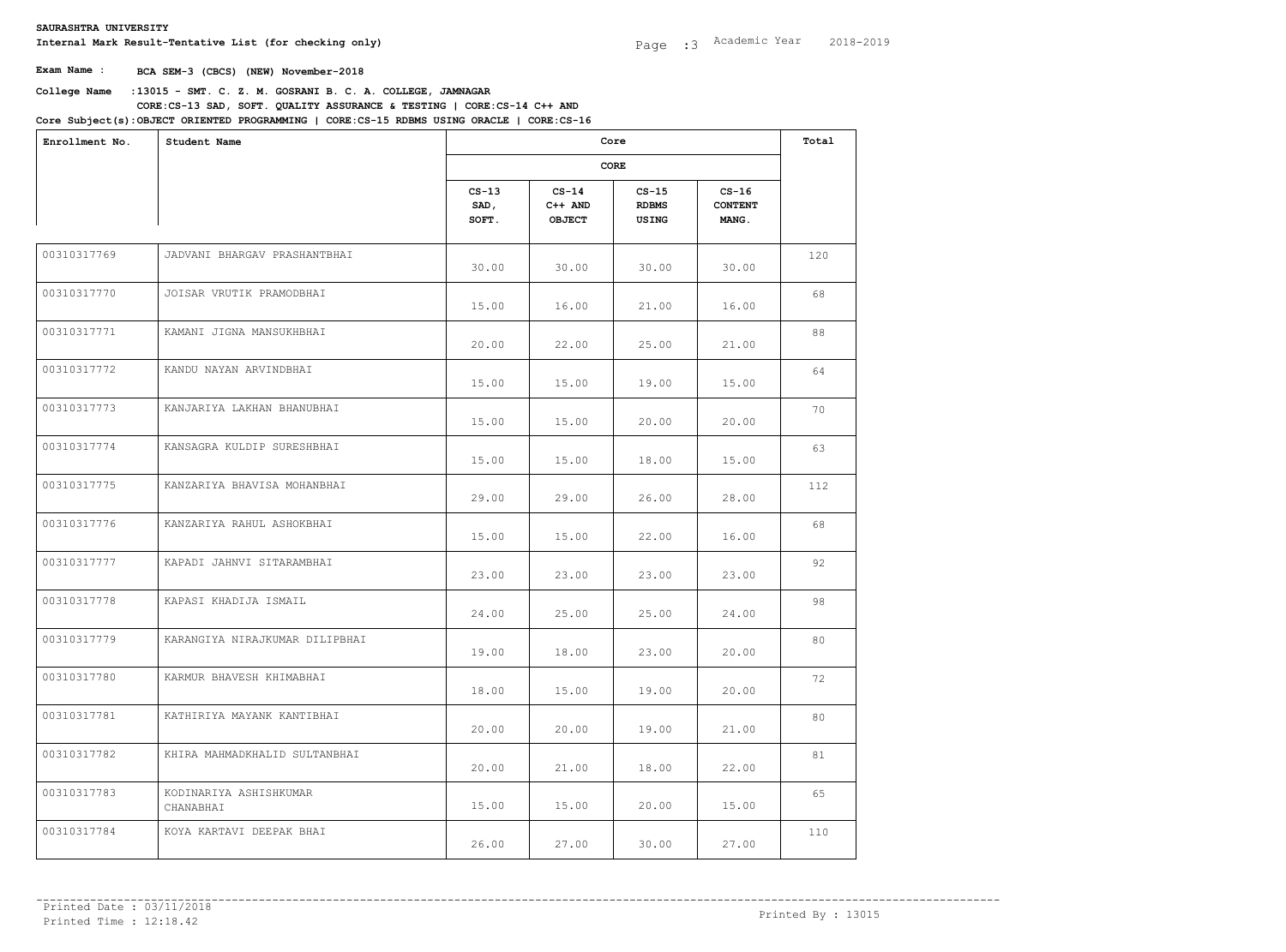**College Name** :**13015 - SMT. C. Z. M. GOSRANI B. C. A. COLLEGE, JAMNAGAR** Internal Mark Result-Tentative List (for checking only)<br>
Exam Name : BCA SEM-3 (CBCS) (NEW) November-2018<br>
College Name :13015 - SMT. C. Z. M. GOSRANI B. C. A. COLLEGE, JAMNAGAR<br>
CORE:CS-13 SAD, SOFT. QUALITY ASSURANCE & T **CORE:CS-13 SAD, SOFT. QUALITY ASSURANCE & TESTING | CORE:CS-14 C++ AND OBJECT ORIENTED PROGRAMMING | CORE:CS-15 RDBMS USING ORACLE | CORE:CS-16** 

| Enrollment No. | Student Name                 |                          | Core<br>CORE                 |                                  |                                    |     |  |
|----------------|------------------------------|--------------------------|------------------------------|----------------------------------|------------------------------------|-----|--|
|                |                              |                          |                              |                                  |                                    |     |  |
|                |                              | $CS-13$<br>SAD,<br>SOFT. | $CS-14$<br>C++ AND<br>OBJECT | $CS-15$<br><b>RDBMS</b><br>USING | $CS-16$<br><b>CONTENT</b><br>MANG. |     |  |
| 00310317785    | LAHERU BHAVYA MEHULKUMAR     | 16.00                    | 16.00                        | 20.00                            | 16.00                              | 68  |  |
| 00310317786    | LIMBASIYA DEVIKA HARSUKHBHAI | 30.00                    | 30.00                        | 30.00                            | 30.00                              | 120 |  |
| 00310317787    | LODHIYA CHARMI ASHOKBHAI     | 29.00                    | 29.00                        | 30.00                            | 29.00                              | 117 |  |
| 00310317789    | MAKHECHA JALDHI HASMUKH      | 28.00                    | 26.00                        | 29.00                            | 29.00                              | 112 |  |
| 00310317790    | MALDE KEVAL KISHORBHAI       | 30.00                    | 30.00                        | 30.00                            | 30.00                              | 120 |  |
| 00310317791    | MANGE MUKESH JAYKISHANBHAI   | 15.00                    | 15.00                        | 17.00                            | 16.00                              | 63  |  |
| 00310317792    | MANGE NIMESH MOHANBHAI       | 20.00                    | 20.00                        | 19.00                            | 20.00                              | 79  |  |
| 00310317793    | MANGE NIRAJ DINESHBHAI       | 22.00                    | 20.00                        | 20.00                            | 22.00                              | 84  |  |
| 00310317794    | MARU HARDIK DINESHBHAI       | 30.00                    | 30.00                        | 30.00                            | 30.00                              | 120 |  |
| 00310317795    | MAVANI PRIYA GAUTAMBHAI      | 20.00                    | 20.00                        | 23.00                            | 20.00                              | 83  |  |
| 00310317796    | MENDPARA NIRANKA ARVINDBHAI  | 20.00                    | 20.00                        | 25.00                            | 20.00                              | 85  |  |
| 00310317797    | MUNGALPARA ZINAL NANDLAL     | 30.00                    | 29.00                        | 29.00                            | 30.00                              | 118 |  |
| 00310317798    | MUNGARA NIKHILKUMAR KANTILAL | 18.00                    | 15.00                        | 18.00                            | 18.00                              | 69  |  |
| 00310317799    | NAGPAL NISHA ANILBHAI        | 26.00                    | 29.00                        | 29.00                            | 24.00                              | 108 |  |
| 00310317800    | NAKUM SAVAN RAMESHBHAI       | 15.00                    | 15.00                        | 20.00                            | 15.00                              | 65  |  |
| 00310317801    | NANDA JAY HITESH             | 26.00                    | 28.00                        | 28.00                            | 28.00                              | 110 |  |
|                |                              |                          |                              |                                  |                                    |     |  |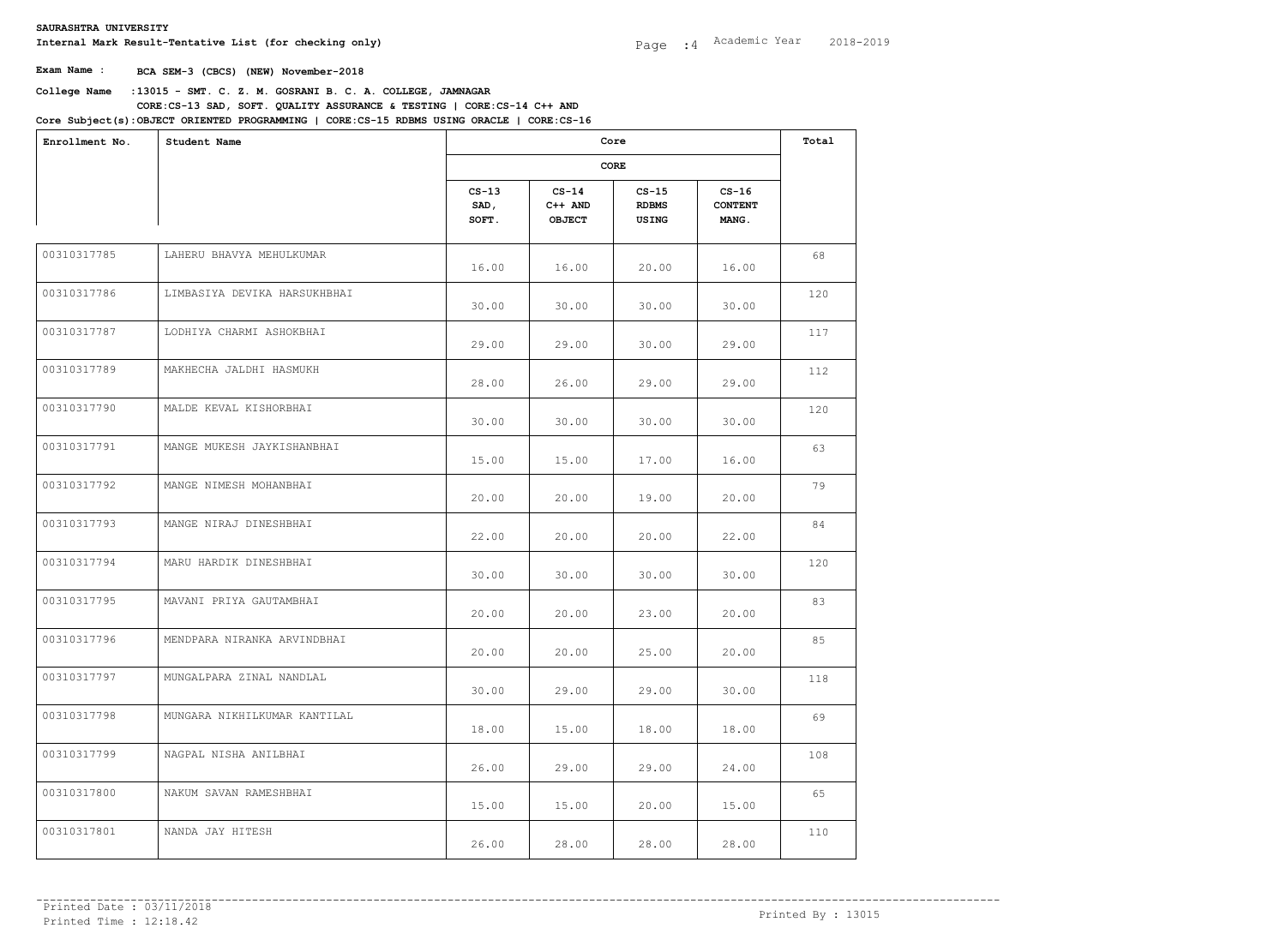**College Name** :**13015 - SMT. C. Z. M. GOSRANI B. C. A. COLLEGE, JAMNAGAR** Internal Mark Result-Tentative List (for checking only)<br>
Exam Name : BCA SEM-3 (CBCS) (NEW) November-2018<br>
College Name :13015 - SMT. C. Z. M. GOSRANI B. C. A. COLLEGE, JAMNAGAR<br>
CORE:CS-13 SAD, SOFT. QUALITY ASSURANCE & T **CORE:CS-13 SAD, SOFT. QUALITY ASSURANCE & TESTING | CORE:CS-14 C++ AND** 

| Enrollment No. | Student Name                   |                          | Core<br>CORE                 |                                  |                                    |     |  |
|----------------|--------------------------------|--------------------------|------------------------------|----------------------------------|------------------------------------|-----|--|
|                |                                |                          |                              |                                  |                                    |     |  |
|                |                                | $CS-13$<br>SAD,<br>SOFT. | $CS-14$<br>C++ AND<br>OBJECT | $CS-15$<br><b>RDBMS</b><br>USING | $CS-16$<br><b>CONTENT</b><br>MANG. |     |  |
| 00310317802    | NANDA VISHESH CHETAN           | 18.00                    | 15.00                        | 20.00                            | 18.00                              | 71  |  |
| 00310317803    | NATHWANI NEHA CHANDULAL        | 30.00                    | 30.00                        | 30.00                            | 30.00                              | 120 |  |
| 00310317804    | NIHALANI SUMIT NARENDRA        | 30.00                    | 30.00                        | 30.00                            | 30.00                              | 120 |  |
| 00310317807    | ODICH SUMIT MAYABHAI           | 30.00                    | 30.00                        | 30.00                            | 30.00                              | 120 |  |
| 00310317808    | PABARI MAHEK MANISH BHAI       | 28.00                    | 29.00                        | 26.00                            | 28.00                              | 111 |  |
| 00310317809    | PABARI VIKRANT DIPAK           | 16.00                    | 15.00                        | 21.00                            | 17.00                              | 69  |  |
| 00310317810    | PANSARA HARSHIT MANSUKHBHAI    | 15.00                    | 15.00                        | 17.00                            | 15.00                              | 62  |  |
| 00310317811    | PARMAR HETUL DHARMESH B PARMAR | 30.00                    | 30.00                        | 30.00                            | 30.00                              | 120 |  |
| 00310317812    | PATEL DARSHIL BHAIRAV          | 22.00                    | 24.00                        | 25.00                            | 23.00                              | 94  |  |
| 00310317814    | POPANIYA DHAVAL PARBATBHAI     | 16.00                    | 16.00                        | 21.00                            | 16.00                              | 69  |  |
| 00310317815    | PRINCE SHAH DEEPAK KUMAR SHAH  | 16.00                    | 17.00                        | 23.00                            | 18.00                              | 74  |  |
| 00310317816    | RATHOD RAVI KANJIBHAI          | 28.00                    | 28.00                        | 26.00                            | 28.00                              | 110 |  |
| 00310317817    | RAVI KUMAR .JAGDISH KUMAR      | 15.00                    | 15.00                        | 15.00                            | 15.00                              | 60  |  |
| 00310317818    | RAYACHURA RADHESHA VALLBHADAS  | 26.00                    | 28.00                        | 24.00                            | 25.00                              | 103 |  |
| 00310317819    | SAVLA VIRAJ SHIRISH            | 15.00                    | 15.00                        | 18.00                            | 15.00                              | 63  |  |
| 00310317820    | SHAH MEET KIRAN                | 16.00                    | 15.00                        | 20.00                            | 18.00                              | 69  |  |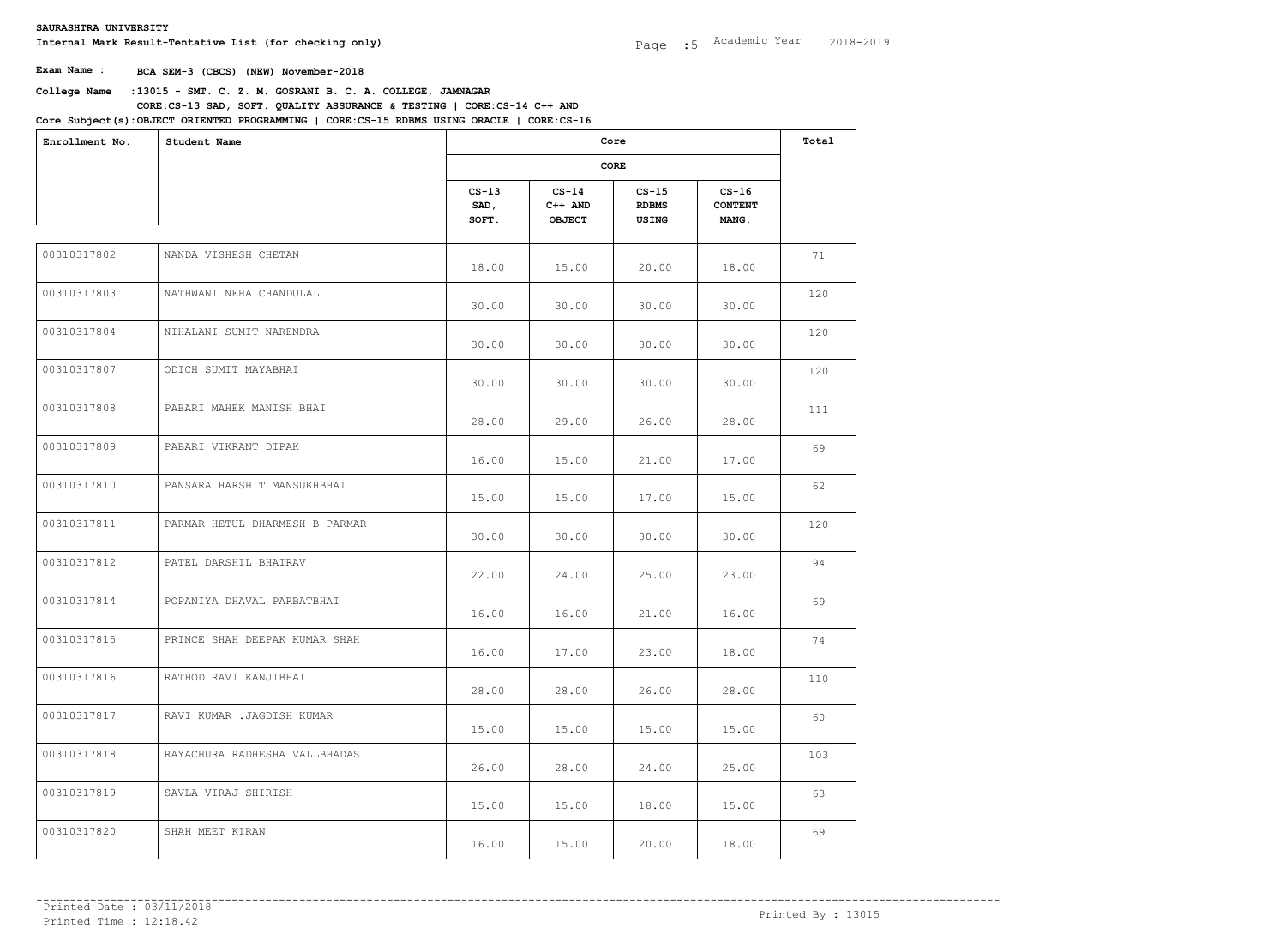**College Name** :**13015 - SMT. C. Z. M. GOSRANI B. C. A. COLLEGE, JAMNAGAR** Internal Mark Result-Tentative List (for checking only)<br>
Exam Name : BCA SEM-3 (CBCS) (NEW) November-2018<br>
College Name :13015 - SMT. C. Z. M. GOSRANI B. C. A. COLLEGE, JAMNAGAR<br>
CORE:CS-13 SAD, SOFT. QUALITY ASSURANCE & T **CORE:CS-13 SAD, SOFT. QUALITY ASSURANCE & TESTING | CORE:CS-14 C++ AND** 

| Enrollment No.<br>Student Name                |                          | Core<br>CORE                          |                                  |                                    |     |  |
|-----------------------------------------------|--------------------------|---------------------------------------|----------------------------------|------------------------------------|-----|--|
|                                               |                          |                                       |                                  |                                    |     |  |
|                                               | $CS-13$<br>SAD,<br>SOFT. | $CS-14$<br>$C++$ AND<br><b>OBJECT</b> | $CS-15$<br><b>RDBMS</b><br>USING | $CS-16$<br><b>CONTENT</b><br>MANG. |     |  |
| 00310317823<br>SHINGALA EKTA SANDIPKUMAR      | 24.00                    | 28.00                                 | 29.00                            | 26.00                              | 107 |  |
| 00310317826<br>SODHA KULDEEPSINH SURENDRASINH | 26.00                    | 28.00                                 | 28.00                            | 27.00                              | 109 |  |
| 00310317827<br>SONIGRA SAVAN ASHWINBHAI       | 15.00                    | 15.00                                 | 17.00                            | 15.00                              | 62  |  |
| 00310317828<br>SUKHAVANI DIVYA PARMANAND      | 21.00                    | 25.00                                 | 28.00                            | 24.00                              | 98  |  |
| 00310317829<br>TEJVANI REETU JITENDRABHAI     | 30.00                    | 30.00                                 | 29.00                            | 30.00                              | 119 |  |
| 00310317830<br>THAKER NANDINI PARESHBHAI      | 20.00                    | 19.00                                 | 24.00                            | 21.00                              | 84  |  |
| 00310317832<br>TRIVEDI MAHEK DILIPBHAI        | 21.00                    | 21.00                                 | 25.00                            | 22.00                              | 89  |  |
| 00310317833<br>TRIVEDI MINAL AMULBHAI         | 26.00                    | 26.00                                 | 29.00                            | 26.00                              | 107 |  |
| 00310317834<br>VADODARIA AKASH RAMESH         | 17.00                    | 17.00                                 | 19.00                            | 18.00                              | 71  |  |
| 00310317835<br>VAGHADIA JANKI PRADIPBHAI      | 22.00                    | 23.00                                 | 25.00                            | 21.00                              | 91  |  |
| 00310317836<br>VAHEVARIA HAMZA NISHARBHAI     | 19.00                    | 19.00                                 | 24.00                            | 19.00                              | 81  |  |
| 00310317838<br>VASOYA DHARA VRUJLAL           | 24.00                    | 24.00                                 | 27.00                            | 24.00                              | 99  |  |
| 00310317839<br>VAZAR DHANANJAY JANTIBHAI      | 23.00                    | 23.00                                 | 23.00                            | 23.00                              | 92  |  |
| 00310317840<br>VEGAD HARSHAL MAHESHBHAI       | 19.00                    | 19.00                                 | 21.00                            | 20.00                              | 79  |  |
| 00310317841<br>VIRANI MUSKAN NAWAZ            | 21.00                    | 21.00                                 | 24.00                            | 21.00                              | 87  |  |
| 00310317843<br>BHADRA SAGAR SHAILESH          | 30.00                    | 30.00                                 | 30.00                            | 30.00                              | 120 |  |